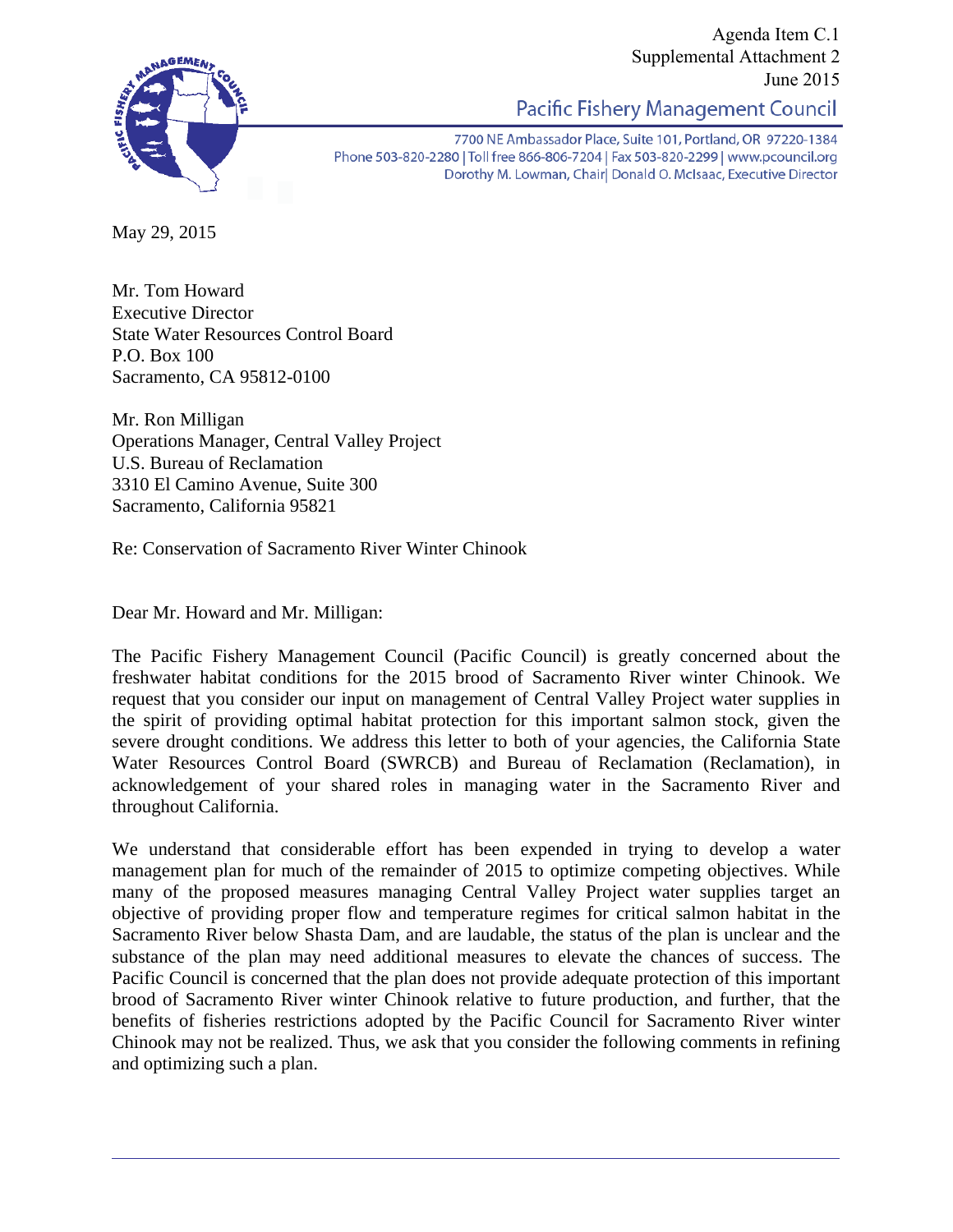The Pacific Council was established by the Magnuson-Stevens Fishery Conservation and Management Act of 1976 (MSA), and has jurisdiction over more than 119 fish species in Federal waters off Washington, Oregon, and California. The MSA charges the Pacific Council to protect the habitat these fish depend on during all stages of their life cycle, and includes provisions to identify, conserve, and enhance essential fish habitat (EFH) for those managed species.

The MSA requires Federal agencies (in this case, Reclamation) to consult with the National Marine Fisheries Service on all proposed actions that may adversely affect EFH (MSA §305(b)(2)). The Pacific Council is also authorized under the MSA to comment on and make recommendations to Federal agencies regarding EFH protection. Furthermore, for activities that the Pacific Council believes are likely to substantially affect the habitat of the salmon fishery, the Pacific Council is obligated to provide comments and recommendations (MSA §305(b)(3)).

As you are aware, Sacramento River winter Chinook are listed as endangered under both Federal and California law. The Federal Endangered Species Act (ESA) requires the Pacific Council to implement fisheries restrictions to conserve this run. These restrictions constrain commercial and recreational salmon fisheries south of Pt. Arena, California through a combination of area and time closures and other regulatory restrictions. In light of the current dire drought situation, the Pacific Council has additionally committed to manage 2015 fisheries to be more constrained than the ESA requirements.

## **2014 Water Management Effects**

It is disappointing that water management practices in 2014 had such a deleterious effect on Sacramento River winter Chinook. In 2014, we understand a loss of control over the temperature in the Sacramento River resulted in high mortality for Sacramento River winter Chinook when management of the temperature control device at Shasta Dam failed to provide cold water from below the reservoir's thermocline, despite the fact that very low reservoir levels were expected to occur. The objective had been to maintain water temperatures at 56°F or less at the Clear Creek temperature control point; however, in September the average temperature above the Clear Creek temperature control point reached above 60°F1. As the Sacramento River Temperature Task Group found, 100 percent of winter brood year 2014 redds were exposed to temperatures above the 56°F threshold at some time period during the 2014 water year. Water temperatures exceeded  $62^{\circ}F^2$ , far above the adopted threshold, and high enough that the scientific consensus is that the 2014 brood suffered excessive mortality prior to emergence from the gravel. Further, water flow management caused additional stress on the 2014 brood, with regard to variable flows causing redd de-watering during and just after spawning periods and juvenile fish stranding in shallows off the main river channel during the fry emergence and pre-smolt rearing period. While the negative effects of these temperature and flow conditions from a neutral baseline cannot be

<sup>&</sup>lt;sup>1</sup> Sacramento River Temperature Task Group, Annual Report of Activities, October 1, 2013 through September 30, 2014 (http://tinyurl.com/lcwytye), Figure 4.

<sup>2</sup> Report to State Water Resources Control Board, Initial Hindcast of Temperature Performance Sacramento River 2014, March 2015. U.S. Bureau of Reclamation Mid-Pacific Region Central Valley Operations Office.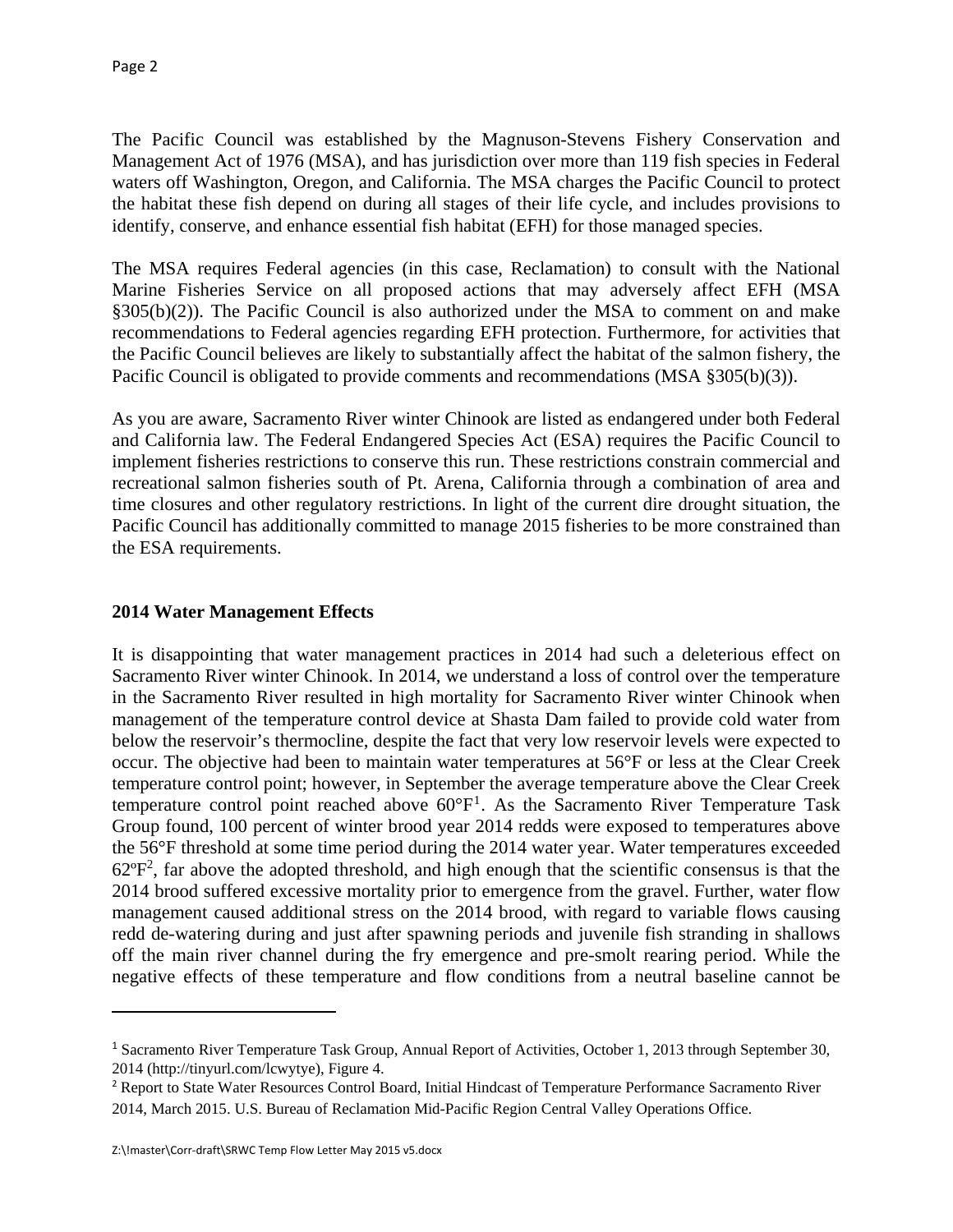precisely quantified at this time, and won't be clearly demonstrated until the adult fish return, the temperature exceedance information alone points to the lowest egg-to-fry survival since reasonable record-keeping began about 20 years ago.<sup>3</sup>

Based on the unfortunate habitat conditions in 2014, it is clear that a solid, reliable water management plan is needed to protect the freshwater habitat for the 2015 brood of Sacramento River winter Chinook now beginning to spawn in the upper Sacramento River. This plan should ensure that the deleterious water management impacts of 2014 are not repeated in 2015, and that the freshwater habitat for this brood of Sacramento River winter Chinook is optimized from the spawning phase until the juveniles out-migrate in the spring of 2016.

### **Protection in Ocean Salmon Fisheries**

The current ocean salmon fishery restrictions under the ESA have been in place to protect Sacramento River winter Chinook since 2004, resulting in protective measures for multiple brood years, including the currently troubled 2014 brood. Ocean salmon fisheries south of Point Arena target healthy salmon stocks, such as Sacramento River and Klamath River fall Chinook stocks, not winter stocks, which comprise a tiny portion of the aggregate salmon abundance in the area. The current ocean salmon fishery consultation standard under the ESA for Sacramento River winter Chinook is a two-part standard. The first part is implemented through season and other regulatory restrictions, and the second is an impact control rule that caps overall ocean salmon fishery-caused mortality based on recent-year escapement.

Ocean salmon fisheries in 2013 were restricted to protect winter Chinook, particularly those fish destined to spawn in 2014. Under the existing fishery impact control rule, 2013 ocean commercial and recreational salmon fisheries south of Point Arena, California were held to a maximum fishery impact rate of 12.9 percent. This restrictive policy resulted in increased escapement to spawning areas, but came at a cost in terms of ocean salmon fishing opportunity. Thus, it is particularly disappointing to then have inadequacies in freshwater management practices apparently nullify the fisheries conservation actions benefitting the 2014 brood, and even cause further population depression including and beyond the loss of fish conserved in ocean salmon fisheries.

In 2014, ocean salmon fisheries were held to the same ESA consultation standard and an overall maximum fishery impact rate of 15.4 percent, again intended to minimize fishery impacts on winter Chinook, allow fishery access to more abundant stocks, and to increase Sacramento River winter Chinook spawning escapement in 2015. The fish conserved from this action are part of the 2015 brood that is the subject to the water management plan this letter addresses. Thus, it is very important to optimize the spawning success of the 2015 brood and its subsequent juvenile production and outmigration in the spring of 2016.

<sup>&</sup>lt;sup>3</sup> Lindley, Steve. 2015. Agenda Item F.1 Attachment F.1.c., March 2015 Pacific Fishery Management Council Meeting, http://tinyurl.com/px3lugv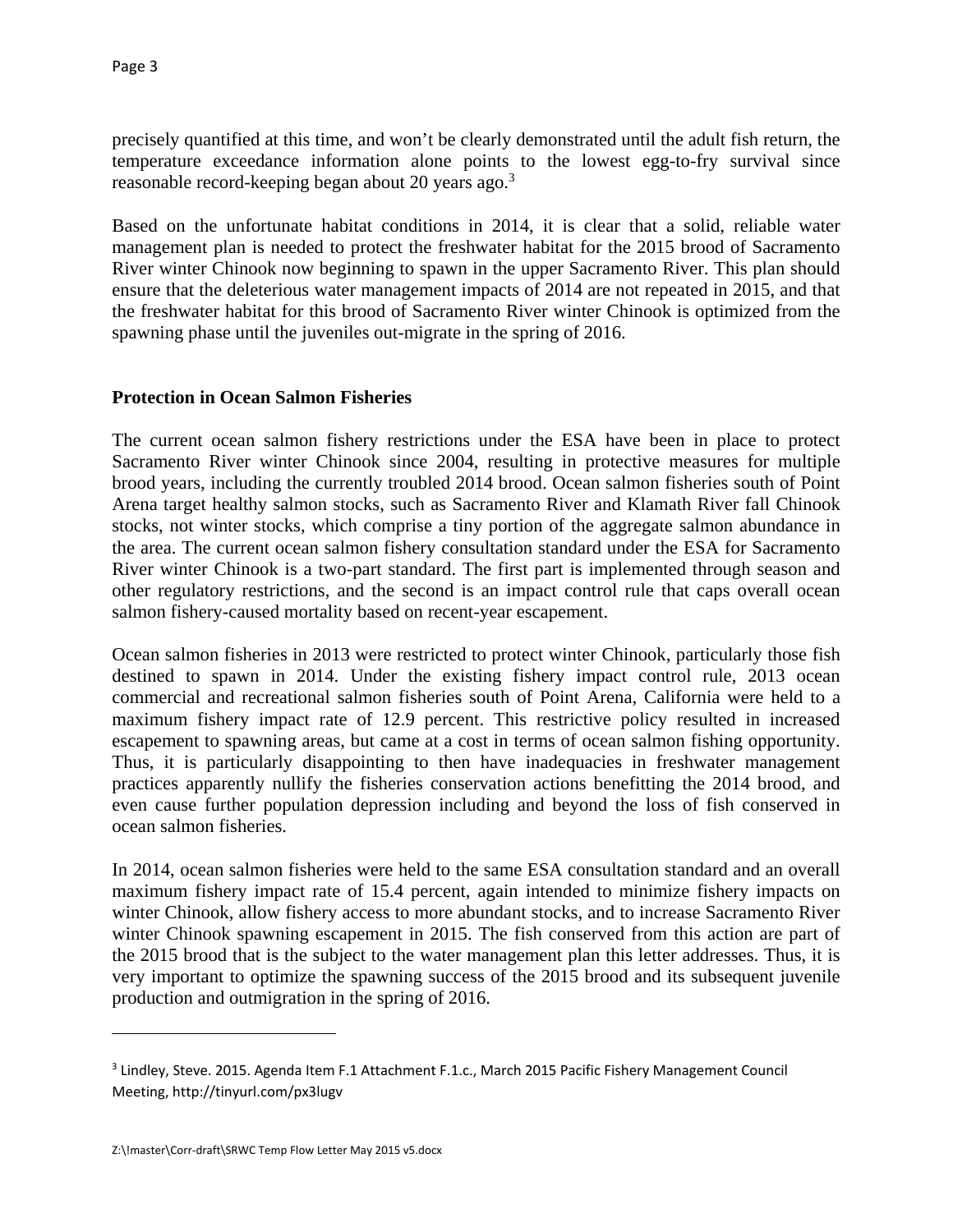In 2015, although harvest control rule established a maximum allowable exploitation rate of 19 percent, the Pacific Council, with particular urging from the California Department of Fish and Wildlife, worked with the fishing community to implement voluntary fishing restrictions to further protect winter Chinook and brought the anticipated 2015 fishery impact rate down to 17.5 percent at a considerable cost to both commercial and recreational ocean salmon fisheries. These constraints will primarily benefit the 2013 brood of winter Chinook that will spawn primarily in 2016, but will also offer some minor degree of additional protection to the troubled 2014 brood while they are in the ocean.

## **Current Water Management Planning**

Although we understand the plan to protect the current brood of winter Chinook is still being discussed and some measures may have more solidity than others, it appears Reclamation's draft plan<sup>4</sup> calls for a laudable goal: to consider temporarily modifying the operation of the Central Valley Project and, together with State authorities, State Water Projects to provide the best possible conditions for the Sacramento winter and spring runs, given current environmental conditions and non-discretionary water demands. Among other things, the plan calls for Reclamation to integrate the operations of the Trinity<sup>5</sup>, Clear Creek, and Shasta complex to make maximum use of cold water reserves in each reservoir, with a focus on maintaining cold water temperatures to protect Sacramento River winter Chinook; to work with water contractors to achieve temperature objectives in the upper Sacramento River; to prioritize protection of winter Chinook salmon; and to manage Shasta Reservoir operations to conserve as much water storage as possible during the winter and spring to provide cold water releases for salmonids later in the season, and attempt to provide carryover storage for the next water year. This includes bypassing the power penstocks at times in order to help access or preserve the remaining cold water pool.

While the intent of the 2015 plan is admirable, and we support many of the proposed measures, we feel additional actions should be considered to further protect the 2015 brood throughout its freshwater phases in light of the unfortunate 2014 water management results. Sacramento River winter Chinook migrate upstream in late winter and spawn in the upper mainstem Sacramento River from mid-April through August, with peak spawning in May and June. Fry emerge from mid-June through mid-October<sup>6</sup>, and rear in the Sacramento River for several months. The primary smolt out-migration to the ocean is in the late winter and early spring months. The Pacific Council recommends you consider the following in managing water resources for the benefit of the 2015 brood throughout its early freshwater life history stages.

<sup>4</sup> Bureau of Reclamation: Draft Project Description for April – September 2015 Drought Response Actions To Support Endangered Species Act Consultations, http://tinyurl.com/oy3ws5y

<sup>&</sup>lt;sup>5</sup> The Pacific Council is not in favor of any additional use of Trinity River water resources beyond the reduced use currently contemplated, in recognition of the special needs in the Klamath River basin for its fall Chinook salmon run that will enter the river later this year.

<sup>6</sup> BOR, based on NMFS 1997 - https://www.usbr.gov/mp/cvo/OCAP/sep08\_docs/OCAP\_BA\_005\_Aug08.pdf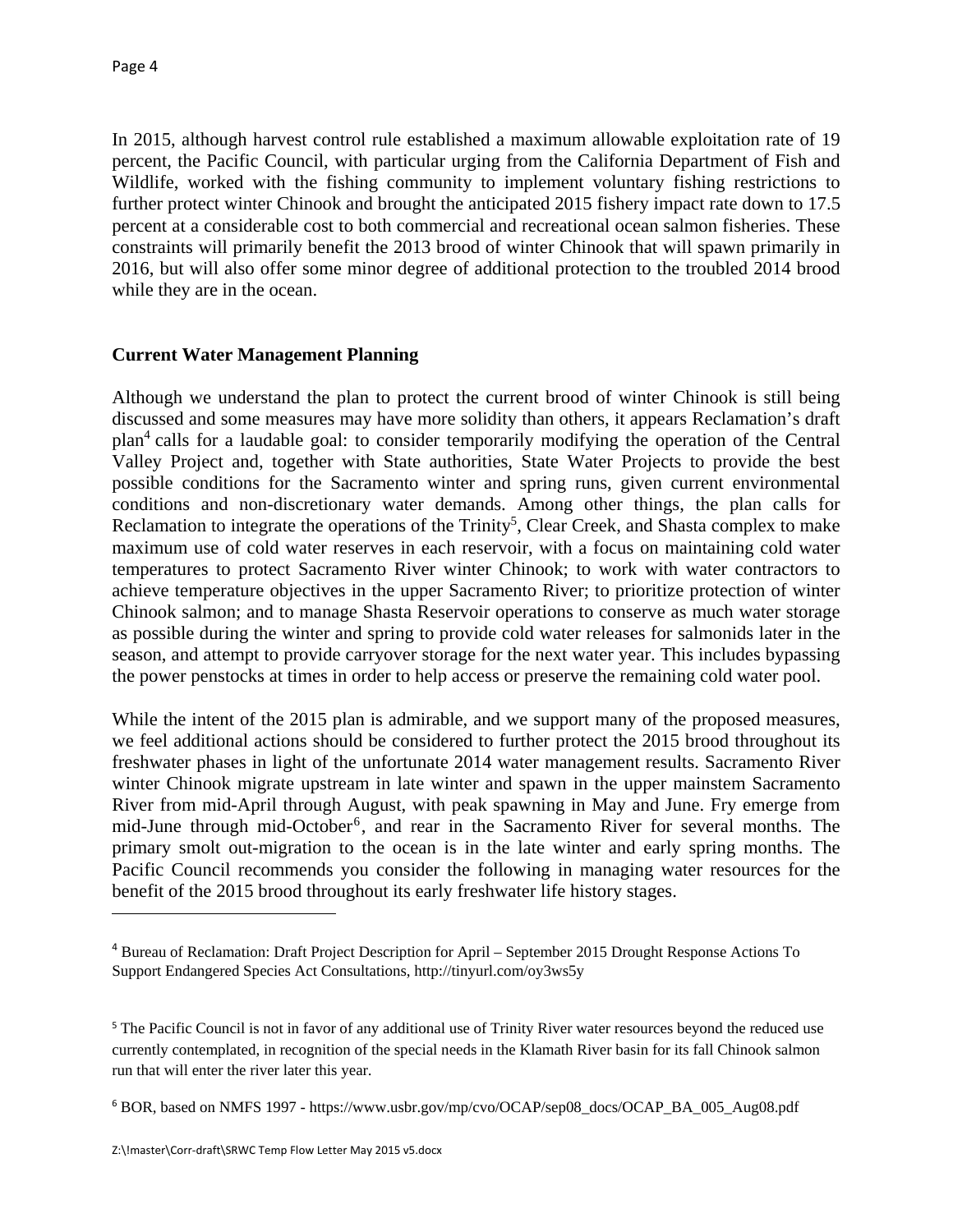# Spawning and Egg Incubation Period

With regard to advancing better temperature conditions, we agree with the plan's call to manage for a water temperature objective to allow for a margin of safety in case of unexpected warming events. However, the plan is unclear exactly how that will be accomplished. In addition, rather than aiming for a target of 56°F or less where Clear Creek joins the Sacramento, we recommend the SWRCB insist on, and Reclamation actively manage for, a maximum temperature of 56°F at the Airport Road bridge, the next compliance point downstream. Reclamation should also carefully monitor thermal and flow conditions throughout the Shasta/Keswick system, and develop contingency plans for in-season adjustments necessary to accomplish this temperature goal as needed. It is unclear as to the water withdrawal strategy from Lake Shasta that will best preserve cold water reserves for use later in the year; we recommend that strategic use of a combination of surface water and water at different temperatures at depth be planned for, to serve this purpose. We also recommend you examine how stabilizing the flows at a reasonably low level, such as 3,500 cfs, can also serve to strengthen cold water reserves.

During the mid-April to October time frame, it is not clear that the plan calls for a flow regime that will not result in stranding of redds. Flows should not be increased to the point where shallow water nesting occurs, and then dropped before the eggs hatch and emerge as fry. Stabilizing flows at a reasonably low level can achieve the best protection against higher egg and alevin mortality, as well as providing ancillary benefits as described above and later in this letter.

We agree that it is vitally important to conserve storage in Shasta Reservoir, particularly the cold water pool, in order to provide for the needs of Sacramento River winter Chinook eggs and alevin throughout the spawning and egg incubation season. However, this should be undertaken with due consideration to protecting Trinity River water resources in order to protect the needs of Klamath River fall Chinook. Again, setting a reasonably low flow level and maintaining it at a stable level may best conserve water for the needs of the 2015 brood Sacramento River winter Chinook throughout its full freshwater phase duration.

# Juvenile Rearing and Outmigration Period

Rearing in the upper Sacramento between the fry stage and the smolt outmigration stage are critical to survival through the downstream trip and ocean entry phase. Although the draft plan's time frame currently ends on November 15, the needs of smolts through the 2016 smolt outmigration period need to be considered and must include both adequate flows and temperature to achieve at least average smolt survival. Thus, we recommend that you alter the draft plan to include the full time frame that the 2015 brood is subject to water management results prior to entering the ocean phase, and that the plan have specific, hard controls to achieve flow and temperature objectives throughout the life of the plan.

We recommend you look into water flow strategies that stabilize the river, such that stranding of juvenile fish rearing in river side channels and dead end bays does not occur, and that when any lowering of flows occurs, the draw-downs be gradual. Water temperature management is necessary as fish begin rearing in the late summer through the fall until Shasta reservoir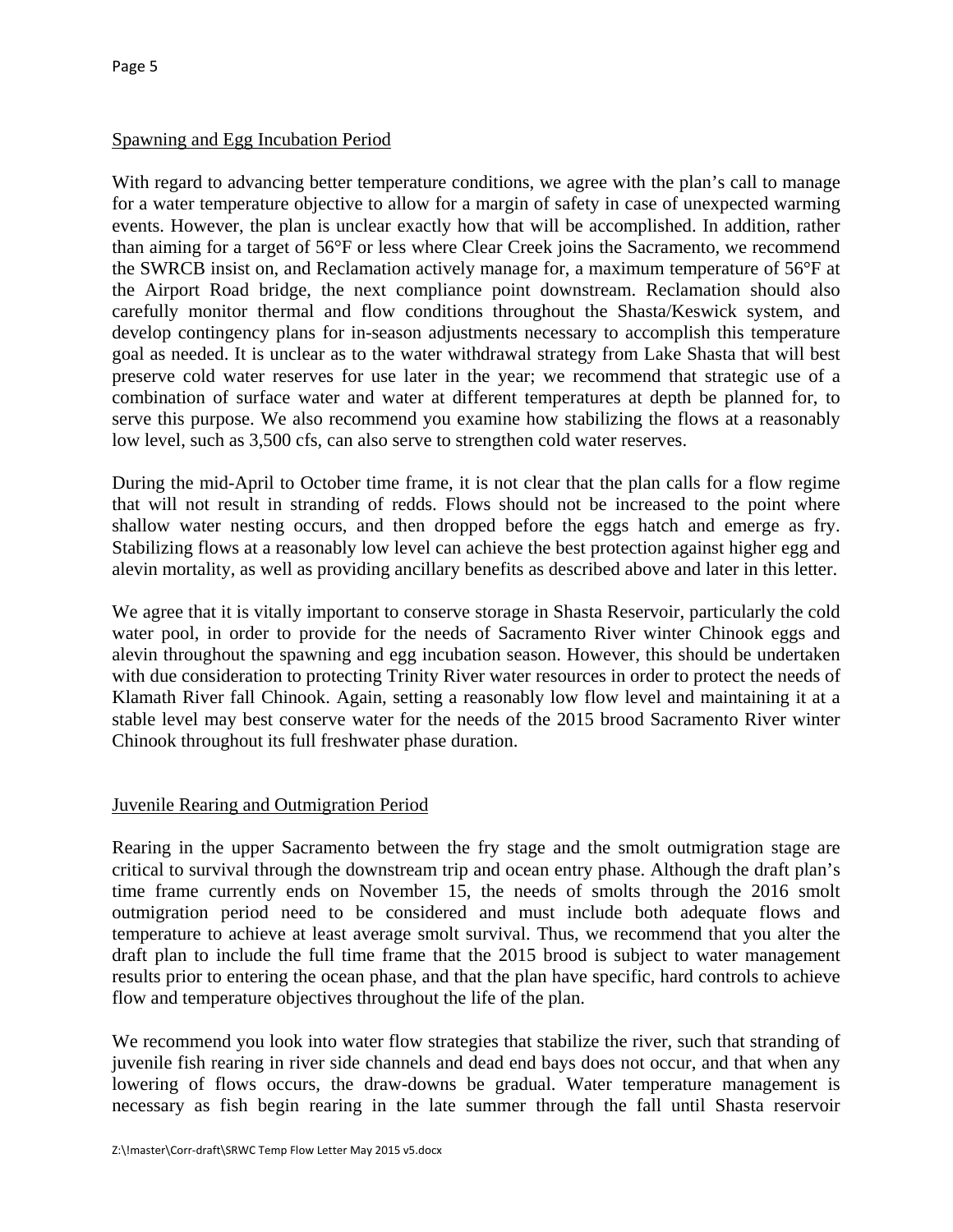temperatures cool with the season change. Lastly, we recommend, as the draft water plan is extended, to plan for the best habitat possible for the 2015 brood of Sacramento River winter Chinook through to the outmigration stage, and that enough water must be maintained in the reservoir to allow for an artificial freshet to help move the fish from the rearing areas through the Delta.7 Again, a conservative flow stabilization strategy at a reasonably low level, and not increasing flows as we understand may be occurring now, will promote the kind of water savings needed to accomplish an artificial freshet next April-May.

### Conclusions

In closing, the Pacific Council urges the SWRCB and Reclamation to finalize a strong plan to limit discharges from Shasta Reservoir in order to retain an adequate cold water pool and provide optimal flows for the 2015 brood Sacramento River winter Chinook throughout its freshwater phase, including spawning, egg incubation and emergence, and juvenile rearing and outmigration. As demonstrated by the 2014 loss of temperature control, finalizing a solid plan that includes contingent in-season management is necessary to properly protect the Sacramento winter Chinook salmon. The Pacific Council urges the SWRCB to critically evaluate Reclamation's operations and plans for 2015 and deny any requests, including a recent petition, that would jeopardize the retention of adequate cold water reserves or a reserve of reservoir water for a late winter freshet stimulation. We ask that the SWRCB ensure that Reclamation's actions are consistent with the conservation of Sacramento winter Chinook salmon. We ask that Reclamation similarly put protection of this 2015 brood at the front of the line when making decisions about competing uses of scarce water resources.

Looking to the future, the Pacific Council advocates for consistent application of conservation principles for this important stock of salmon—including both fishery management and freshwater habitat management. While it is well-known that the salmon fishing industry was not responsible for the collapse of the Sacramento winter Chinook salmon run, the Pacific Council will continue to execute a conservation burden to improve the status of these fish. With this in mind, the Pacific Council urges the SWRCB and Reclamation to take all action within their authority to protect and optimize the freshwater habitat for the 2015 brood Sacramento winter Chinook salmon.

Thank you for your consideration in this important issue. We invite both of your agencies to send a representative to our September Habitat Committee meeting (tentatively scheduled for September 10 in Sacramento, California) to present the latest information on the protection of winter Chinook in the upper Sacramento River. Please contact Ms. Jennifer Gilden (Jennifer.gilden@noaa.gov) with any questions about this invitation or to make arrangements.

<sup>&</sup>lt;sup>7</sup> Lindley, Steve. 2015. Agenda Item F.1 Attachment F.1.c., March 2015 Pacific Fishery Management Council Meeting, http://tinyurl.com/px3lugv